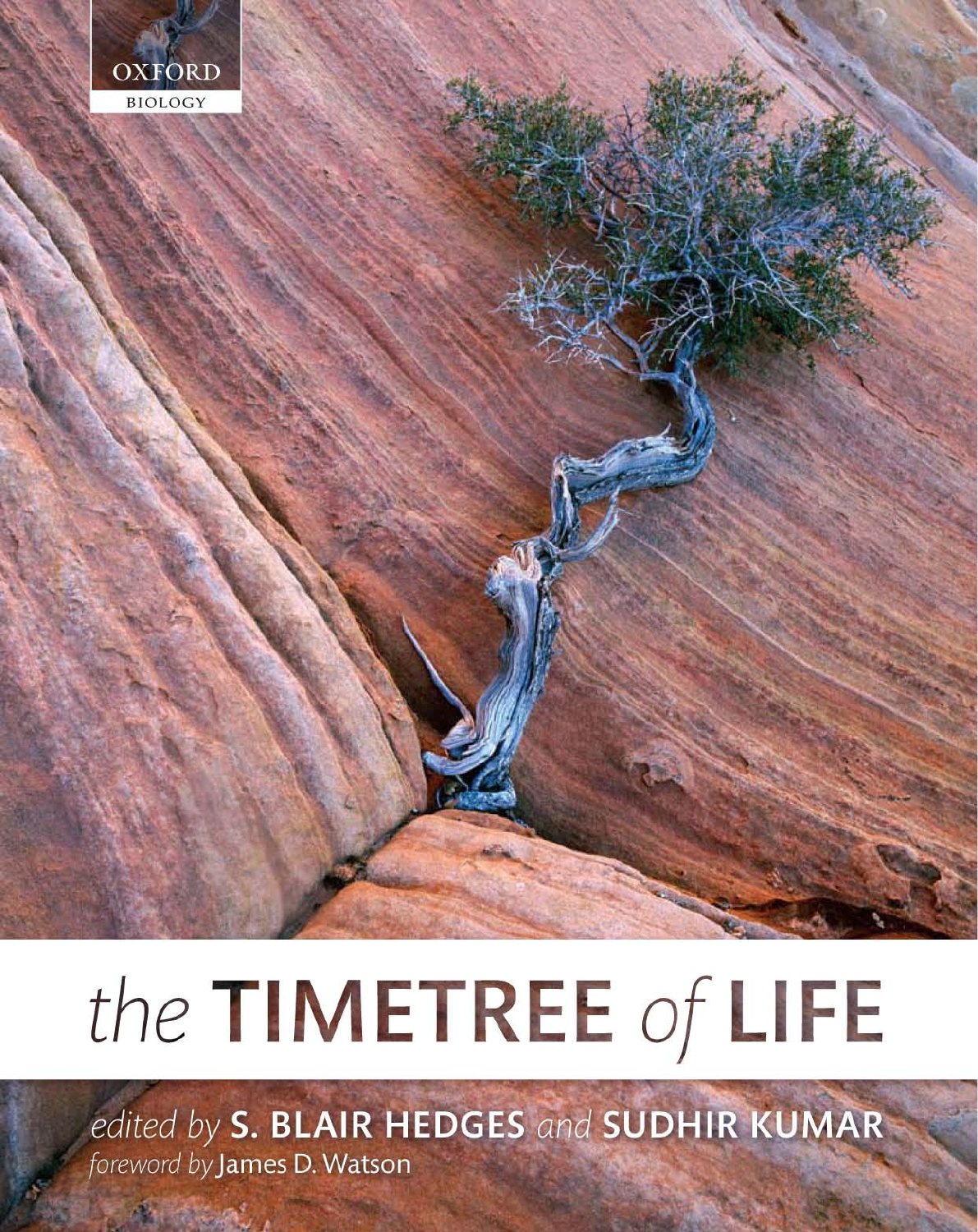# Animals (Metazoa)

#### *Jaime E. Blair*

Department of Biology, 139 McGuire Life Sciences Building, Amherst College, Amherst, MA, 01002 USA. Current address: Department of Biology, Franklin and Marshall College, Lancaster, PA, 17604 USA (jaime.blair@fandm.edu)

# Abstract

The relationships and molecular divergence times among metazoan (animal) phyla have been the subject of debate for decades. The current consensus suggests that most traditional hypotheses of metazoan phylogeny based on morphology are not supported by molecular phylogenetic analyses. In addition, the steady accumulation of sequence data and the increased sophistication of molecular clock methods have led to an expanded number of studies estimating divergence times among metazoan lineages. Most molecular clock studies, or their reanalyses, have found that the earliest divergences among living metazoans occurred deep in the Precambrian, hundreds of millions of years before the first animal fossils.

The evolution of large, heterotrophic metazoans (Fig. 1) has undoubtedly had a significant impact on the history of life by increasing the complexity of trophic interactions both in marine and terrestrial ecosystems. Metazoans are most closely related to Fungi as part of Opisthokonta, a eukaryotic supergroup which also includes unicellular choanoflagellates, icthyosporeans, and nucleariids (1, 2). The closest relatives of metazoans are the choanoflagellates; morphological similarities between the collar cells of sponges and the colonial habits of choanoflagellates were noted over 150 years ago (*3*). In addition, important molecular characteristics traditionally thought to be unique to metazoans, such as cell signaling and adhesion protein families, have also been found in choanoflagellates (*4, 5*). Here I review the relationships and divergence times among the metazoan phyla.

Relationships among the metazoan phyla have undergone major revisions over the past two decades (*3, 6*). The traditional view of simpler forms giving rise to more complex lineages has been challenged by the accumulation of developmental and molecular data. One important discovery has been the paraphyly of phylum Porifera

(the sedentary filter-feeding sponges) which has altered interpretations of the last common ancestor of metazoans (Fig. 2). The Calcarea, which possess calcareous skeletons, may be more closely related to the Eumetazoa (all metazoans other than sponges) than the siliceous Hexactinellida or Demospongiae (7-9). The exact relationship between the siliceous sponges has not yet been determined, although some data have suggested they may form a monophyletic group, the Silicea (*3*).

The monophyly of Eumetazoa has been supported by molecular data as well as a number of morphological characteristics, such as the presence of body symmetry, a nervous system, and a mouth and gut. Although traditionally grouped together as the Coelenterata, molecular data have not supported a close relationship between Cnidaria and Ctenophora, and have instead placed Cnidaria as the closest relative of the Bilateria (*7, 9–11*). The relationships of Ctenophora and Placozoa to other metazoans have yet to be firmly established. In addition, the absence of bilateral symmetry and mesodermal tissues in the basal Eumetazoan lineages has been challenged by developmental and gene expression studies in jellyfish and complete genome analysis of the sea anemone *Nematostella* (12-14). These new data suggest a need to reevaluate the characteristics typically used to distinguish the diploblastic "Radiata" from the triploblastic Bilateria (*15*).

Within the monophyletic Bilateria, substantial changes have been made to the traditional scheme of



Fig. 1 An onycophoran (*Peripatus juliformis*) from St. John, United States Virgin Islands. Credit: A. Sanchez.

J. E. Blair. Animals (Metazoa). Pp. 223-230 in *The Timetree of Life*, S. B. Hedges and S. Kumar, Eds. (Oxford University Press, 2009).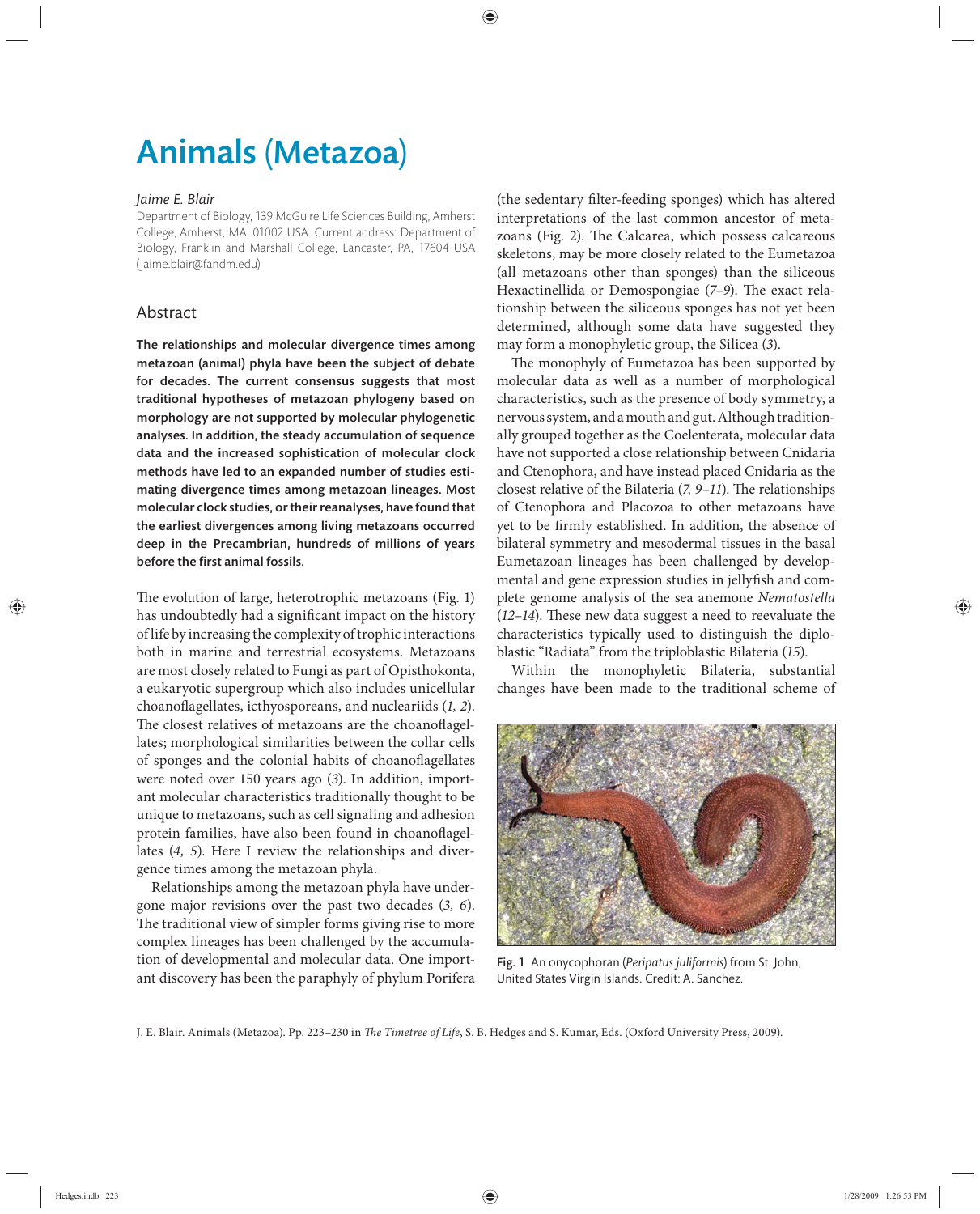

Fig. 2 A timetree of metazoan phyla. Divergence times are shown in Table 1. *Abbreviations*: Cz (Cenozoic), Mp (Mesoproterozoic), and Mz (Mesozoic).

increasing grades of complexity from basal, acoelomate flatworms up to complex, segmented protostomes and deuterostomes (16). The accumulation of molecular sequence data, primarily from the small subunit ribosomal RNA, suggests instead a division of the Bilateria into three major clades: Lophotrochozoa (*17*), Ecydsozoa (*18*), and Deuterostomia. Lophotrochozoa and Ecdysozoa together form the Protostomia, whose monophyly is often assumed but has been supported only recently with large, multigene studies (*19–22*). Initially, these new divisions, along with the apparent lack of any basal lineages, suggested that the last common bilaterian ancestor was a large, possibly segmented organism likely to have left traces in the fossil record (*23, 24*). However, two lineages of bilaterians, the Acoelomorpha flatworms (25) and the enigmatic Myxozoa parasites (*26*, but see *27*), have since been shown to be basal to the rest of Bilateria, suggesting the last common ancestor may have been less complex (*28, 29*).

The Lophotrochozoa clade was first suggested based on the affinity of lophophorates (Brachiopoda, Bryozoa, and Phoronida) with protostomes, specifically with mollusks and annelids (*17*). Further studies have supported the placement of additional groups within Lophotrochozoa, such as Rotifera, Acanthocephala, Gnathostomulida, and Gastrotricha, among others (6). The Platyhelmintha (excluding the basal Acoelomorpha) are also included in Lophotrochozoa, an unusual relationship first suggested by small subunit ribosomal RNA and *Hox* data (18, 30), and later supported by multigene studies (20, *31*, but see *32*). Two main subclades have been suggested within Lophotrochozoa; the Platyzoa, which contains acoelomate Platyhelmintha, Rotifera, Acanthocephala, Gastrotricha, and Gnathostomulida; and the Trochozoa, which includes lophophorates, annelids, mollusks, and Nemertea (*33*). Overall, the relationships within Lophotrochozoa have not yet been firmly established, as most studies are based on one or two genes (ribosomal RNAs) with limited taxon sampling.

The second major protostome clade, Ecdysozoa, has received considerably more attention. The process of moulting, or ecdysis, has been suggested as the sharedderived character uniting this group of morphologically diverse phyla. Within Ecdysozoa, the monophyly of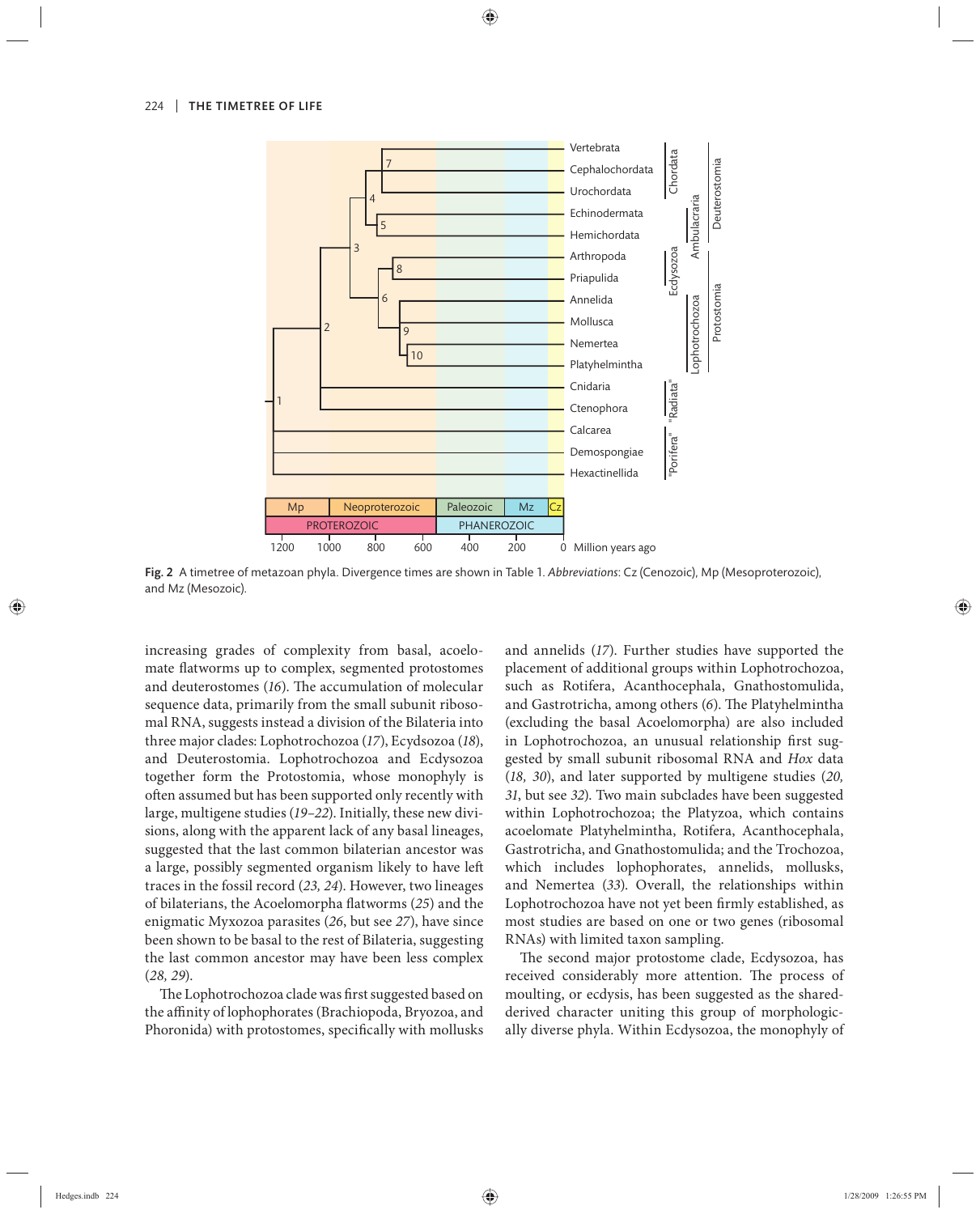|  |  |  | Table 1. Divergence times (Ma) their confidence/credibility intervals (CI) among animals. |  |  |
|--|--|--|-------------------------------------------------------------------------------------------|--|--|
|--|--|--|-------------------------------------------------------------------------------------------|--|--|

| <b>Timetree</b> |      | <b>Estimates</b>         |                          |             |              |             |              |                          |           |  |
|-----------------|------|--------------------------|--------------------------|-------------|--------------|-------------|--------------|--------------------------|-----------|--|
| Node            | Time |                          | Refs. (50, 60)           |             | Ref. (61)(a) |             | Ref. (61)(b) |                          | Ref. (62) |  |
|                 |      | <b>Time</b>              | CI                       | <b>Time</b> | CI           | <b>Time</b> | CI           | <b>Time</b>              | CI        |  |
|                 | 1237 | 1351(60)                 | 1586-1116                | 766         | 803-731      | 1122        | 1360-932     | $\overline{\phantom{0}}$ |           |  |
| 2               | 1036 | 1298(60)                 | 1443-1153                | 676         | 709-645      | 907         | 1070-775     | 902                      | 959-845   |  |
| 3               | 910  | 976(60)                  | 1166-786                 | 643         | 669-615      | 845         | 993-731      | 627                      | 727-527   |  |
| 4               | 842  | 896                      | 1022-932                 | 601         | 625-579      | 788         | $930 - 675$  | $\overline{a}$           |           |  |
| 5               | 795  | 876                      | 1074-725                 | 548         | 554-534      | 713         | 847-608      |                          |           |  |
| 6               | 790  | $\overline{\phantom{m}}$ | $\overline{\phantom{m}}$ | 619         | 648-594      | 790         | $921 - 685$  | ۰                        |           |  |
| 7               | 774  | 843                      | 1067-685                 | 547         | 584-518      | 744         | 891-620      |                          |           |  |
| 8               | 728  | -                        |                          | 584         | 616-552      | 728         | 857-621      |                          |           |  |
| 9               | 698  | $\overline{\phantom{0}}$ | $\overline{\phantom{0}}$ | 586         | 612-563      | 698         | $815 - 610$  |                          |           |  |
| 10              | 666  | $\overline{\phantom{0}}$ | $\qquad \qquad$          | 565         | 595-534      | 666         | 784-574      |                          |           |  |

| Node           | <b>Estimates</b>         |                          |                          |                          |                          |                          |                 |           |
|----------------|--------------------------|--------------------------|--------------------------|--------------------------|--------------------------|--------------------------|-----------------|-----------|
|                | Ref. (67)                |                          | Ref. (68)                |                          | Ref. (69)                |                          | Ref. (70)       |           |
|                | Time                     | <b>CI</b>                | Time                     | <b>CI</b>                | Time                     | <b>CI</b>                | Time            | <b>CI</b> |
|                | $\overline{\phantom{0}}$ | ۰                        | $\overline{\phantom{0}}$ |                          |                          |                          |                 |           |
| $\overline{2}$ | $\overline{\phantom{0}}$ | $\overline{\phantom{0}}$ | $\qquad \qquad -$        | -                        | $\overline{\phantom{0}}$ | $\overline{\phantom{0}}$ | -               |           |
| 3              | 813                      | $975 - 651$              | 931                      | 1237-625                 | 993                      | 1084-902                 | 581             | 610-557   |
| 4              | $\overline{\phantom{0}}$ |                          |                          |                          |                          | -                        | 536             | 544-524   |
| 5              | $\overline{\phantom{0}}$ | $\overline{\phantom{0}}$ | $\qquad \qquad -$        | $\overline{\phantom{0}}$ | $\overline{\phantom{0}}$ | -                        | $\qquad \qquad$ |           |
| 6              |                          | $\overline{\phantom{0}}$ | $\overline{\phantom{0}}$ | $\overline{\phantom{0}}$ | $\overline{\phantom{0}}$ |                          |                 |           |
| 7              |                          |                          | $\overline{\phantom{0}}$ |                          |                          |                          |                 |           |
| 8              | -                        | $\overline{\phantom{0}}$ | $\qquad \qquad -$        | $\overline{\phantom{0}}$ | $\overline{\phantom{0}}$ | $\overline{\phantom{0}}$ |                 |           |
| 9              |                          |                          | $\overline{\phantom{0}}$ |                          |                          |                          |                 |           |
| 10             | $\overline{\phantom{0}}$ |                          | $\overline{\phantom{0}}$ |                          |                          |                          |                 |           |

| Node           | <b>Estimates</b> |                          |              |                          |                          |           |           |           |
|----------------|------------------|--------------------------|--------------|--------------------------|--------------------------|-----------|-----------|-----------|
|                | Ref. (73)(a)     |                          | Ref. (73)(b) |                          | Ref. (79)                |           | Ref. (80) |           |
|                | Time             | CI                       | Time         | <b>CI</b>                | Time                     | <b>CI</b> | Time      | <b>CI</b> |
|                |                  |                          |              |                          |                          |           |           |           |
| $\overline{2}$ |                  |                          | -            | ۰                        | -                        |           |           |           |
| 3              | 695              | 761-642                  | 1141         | 1389-934                 | 955                      | 1135-775  |           |           |
| 4              | $\qquad \qquad$  | $\overline{\phantom{0}}$ | -            | $\overline{\phantom{0}}$ | $\overline{\phantom{0}}$ |           |           |           |
| 5              |                  |                          |              |                          |                          |           |           |           |
| 6              |                  |                          |              |                          | -                        |           |           |           |
| 7              |                  |                          | -            | $\overline{\phantom{0}}$ | 756                      | 870-642   | 751       | 814-689   |
| 8              |                  |                          |              |                          |                          |           |           |           |
| 9              | -                |                          | -            | -                        |                          |           |           |           |
| 10             |                  |                          |              |                          |                          |           |           |           |

Note: Node times in the timetree represent the mean of time estimates from different studies, except for original times (a) in refs. (61, 73), where the times obtained after corrections (b) were used (see text for details).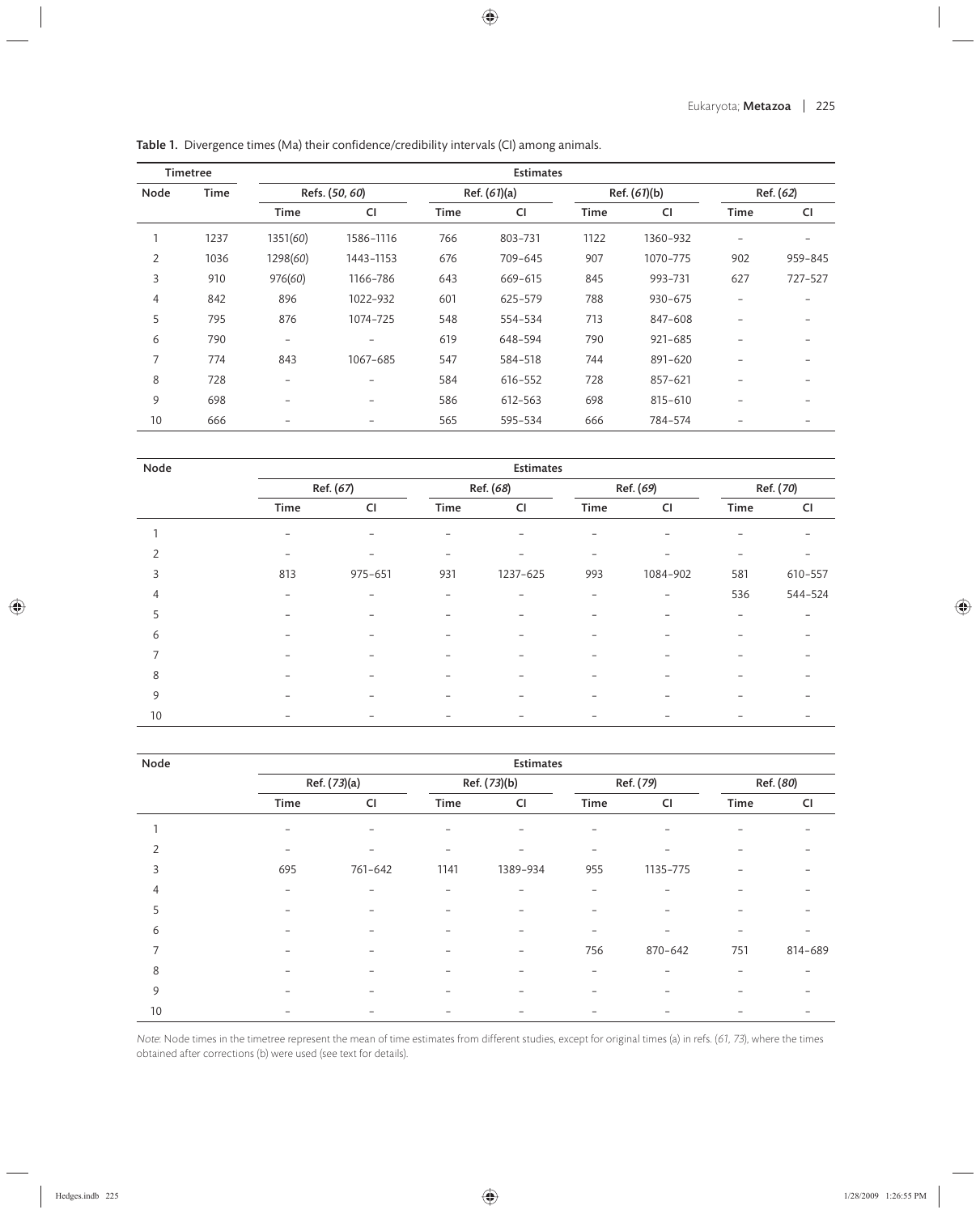the Panarthropoda subclade (Arthropoda, Tardigrada, and Onychophora) has been supported by a number of studies, while the relationships among the remaining Introverta phyla (Priapulida, Kinorhynca, Loricifera, Nematomorpha, Nematoda) have not been resolved (34). The inclusion of the pseudocoelomate Nematoda within Ecdysozoa has created the most controversy. The Ecdysozoa clade was first proposed based on an analysis of small subunit ribosomal RNA; the authors claimed that the use of a slower evolving nematode sequence overcame the typical long-branch attraction artifacts that place nematodes basal to other bilaterians (*18*). Additional studies of molecular sequence data (*20, 35, 36*), *Hox* gene homology (*37*), intron positions (*38*), gene expression patterns (*39, 40*), and other lines of evidence, have supported Ecydysozoa. On the other hand, genome-level studies utilizing the complete sequences of vertebrates and the two model organisms, *Drosophila* and *Caenorhabditis*, have supported a closer relationship between vertebrates and arthropods, which corresponds to a more traditional Coelomata hypothesis (*32, 41–44*). The position of Nematoda remains an active area of research and debate (e.g., 45-49), along with the affinity of Chaetognatha, or arrow worms.

Phylogenetic rearrangements have also occurred within the Deuterostomia. Among the chordates, recent molecular studies have challenged the traditional position of Urochordata as the closest relative of the group containing Vertebrata and Cephalochordata, instead suggesting a closer relationship between Vertebrata and Urochordata (*20, 21, 50–52*). However, further analysis may be needed as this unusual relationship significantly alters traditional interpretations of chordate evolution (but see 53). Recent multigene studies have also solidified support for a close relationship between Echinodermata and Hemichordata as Ambulacraria (50, 51). This arrangement has important implications for the ancestral condition of deuterostomes, suggesting that "chordate" features such as gill slits and notochords may have been present in the last common ancestor (*6, 54, 55*). In addition, molecular studies have shown that the marine worm *Xenoturbella* is a deuterostome closely related to Ambulacraria (*51, 56*).

Molecular divergence times among metazoan phyla have received considerable attention, with two main hypotheses emerging. The first hypothesis posits that metazoans originated only shortly before their appearance in the fossil record during the so-called "Cambrian Explosion." A minority of molecular investigations have supported this view (e.g., *57*), and have suggested that the evolution of *Hox* genes and other developmental pathways in bilaterians led to a dramatic restructuring of trophic interactions in the late Precambrian oceans, culminating in the appearance of large complex fauna in the Cambrian (58). The second hypothesis, that metazoans arose hundreds of millions of years before the Cambrian, implies a long history of cryptic evolution not present in the fossil record. A majority of molecular dating studies support this second scenario (Table 1); however, this remains a very active area of investigation. Estimates for the earliest divergences within Metazoa, such as those among members of the paraphyletic Porifera and the Eumetazoans, range from 1350 to 660 Ma with an average of 1240 Ma (*57, 59–61*). Estimates for the divergence of Bilateria and Cnidaria (perhaps with Ctenophora and Placozoa) have ranged between 1300 and 600 Ma, with an average of 1035 Ma (*57, 60–63*).

The divergence between protostomes and deuterostomes has dominated molecular clock studies. Most analyses have yielded divergence times that predate the Cambrian Explosion of animal phyla. Estimates range from 1200 to 580 Ma, with an average of 910 Ma (Table 1). An early study based on seven genes proposed a controversial estimate of ~1200 Ma for the divergence between protostomes and deuterostomes (64); similar studies using small numbers of genes have produced times between 900 and 600 Ma (57, 62, 65-68). The first large multigene study, incorporating rate variation among sites and rate-tested genes, estimated a divergence time of 993 Ma with 50 genes (69). Using a different approach, Otsuka and Sugaya (63) used theoretical rates of basepair changes in mitochondrial rRNA to estimate the divergence between protostomes and deuterostomes at 920 Ma.

Other studies have used likelihood and Bayesian "relaxed clock" methods to estimate the divergence between protostomes and deuterostomes, and other splits in the tree of metazoan phyla. An analysis of 22 nuclear and mitochondrial genes using Bayesian methods to correct for temporal rate variation suggested a divergence time of 581 Ma (70); the results from this study, however, were affected by significant methodological biases. Specifically, a rate model was used as a Bayesian prior that was biased toward decreasing rates, causing divergences earlier than the Cambrian to be underestimated and divergences later than the Cambrian to be overestimated (*71, 72*). For example, divergences among living mammals were found to be in the Paleozoic and among living birds in the Jurassic, much older than has been found in other molecular clock studies.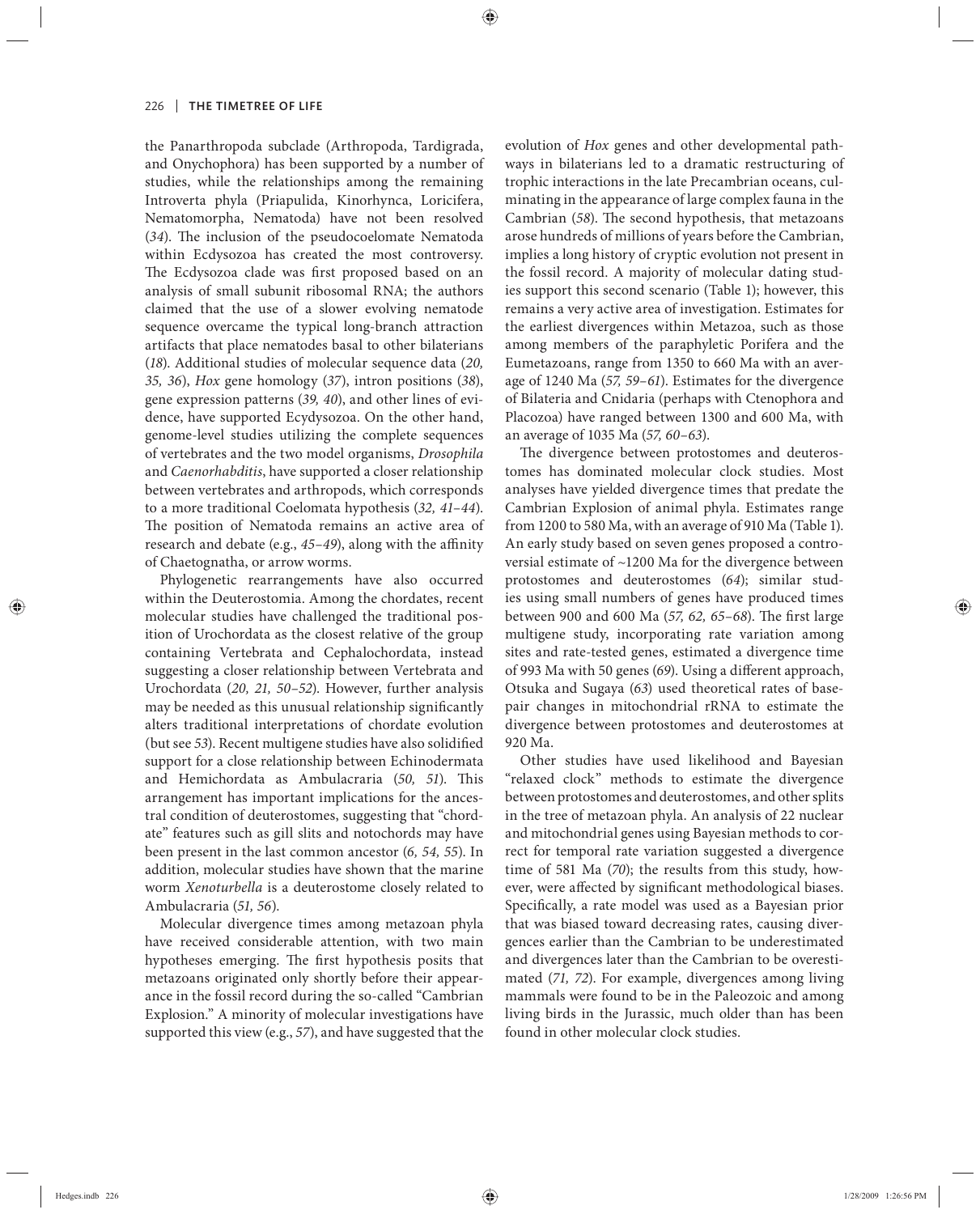A large multigene study by Douzery *et al.* (*73*) using 129 proteins and a different Bayesian method calculated the divergence between protostomes and deuterostomes to be 695 Ma (741-642 Ma). Roger and Hug (74) and Hug and Roger (*75*) conducted reanalyses of this large data set, questioning many aspects of the study and its results. However, these reanalyses overlooked a significant issue with both the minimum and maximum constraints used in the original study, as was noted earlier (*76*). In the study of Douzery *et al.* (*73*), each minimum calibration constraint was fixed as the younger boundary of the major geologic period containing the pertinent fossil rather than to the actual (older) geologic time constraints of the fossil itself, causing the resulting time estimates to be underestimates. Douzery et al. also fixed maximum calibration constraints, arbitrarily, to the older boundary of the major geologic period containing the fossil rather than to an evolutionary event that might bear on the constraint. For example, the maximum calibration for the split of actinopterygian fish from mammals, 417 Ma, was essentially the same time as the oldest fossil on either branch, 416 Ma (*77*). However, there is little fossil information from this time period (Silurian) to establish that the divergence occurred precisely when the fossils appeared; more than likely it was much earlier, which would result in older Bayesian posterior time estimates. Also, one of the maximum calibrations, the split between chelicerates and other arthropods (543 Ma), was fixed within the Cambrian, which can lead to circular reasoning when the results are then used to support a reconciling of the Cambrian Explosion in the fossil record with molecular clock times, as was proposed in that study (*73*).

A separate reanalysis of the Douzery *et al.* data set (S. B. Hedges, personal communication) was conducted using the same methods as the original authors, but with corrected minimum calibrations, based on the fossil record. This led to a protostome–deuterostome divergence time of 742 Ma (817–692 Ma), 200 million years before the Cambrian boundary and 47 million years older (31% of time to Cambrian) than the date reported in the original study (73). Therefore, a simple and necessary correction of calibrations yielded a divergence time that overturns the primary conclusion of Douzery *et al.*, the reconciliation of molecular clock times and fossil times. Furthermore, after the removal of the maximum calibration in the Cambrian (543 Ma) and keeping all corrected minimum calibrations, the time became 797 Ma (898–719 Ma), 255 million years before the Cambrian boundary and 102 million years older (67% of time to Cambrian) than the

date reported in the original study. Moreover, correcting the actinopterygian-mammal maximum calibration to 495 Ma (from 417 Ma), removing other unjustified maximum calibrations, and keeping all corrected minimum calibrations resulted in a time of 1141 Ma (1389– 934), 599 million years before the Cambrian boundary and 446 million years older (392% of time to Cambrian) than the date reported in the original study (73). These reanalyses provide corrected divergence time estimates of the protostome–deuterostome divergence for this large data set (Table 1), and their trends agree with those of Hug and Roger (*75*) in showing the sensitivity of these data to maximum calibrations. However, Hug and Roger (*75*) estimates are not included in Table 1 because those authors did not recommend any estimates based on their reanalysis.

A seven-gene data set of mostly protostomes has been analyzed in three separate studies by Peterson *et al.* (*78*), Peterson and Butterfield (57), and Peterson *et al.* (61). The first two analyses resulted in young time estimates largely agreeing with a direct reading of the fossil record (Cambrian Explosion). For example, the protostome– deuterostome divergence was estimated to be 592-556 Ma (*78*) and 579 Ma (*57*). However, three reanalyses (*71,*  74, 75) identified methodological problems in the original studies which were responsible for the underestimation of divergence times, such as the use of uncorrected distances and fixed calibrations (maximum  $=$  minimum). The original studies (57, 78) also used a constant rate method rather than a relaxed clock method.

The most recent study by Peterson et al. (61) involved a Bayesian analysis of the seven-gene data set. The use of relaxed clock methods resulted in older divergence time estimates, although the dates were still much younger than other molecular studies. For example, the protostome–deuterostome divergence was estimated as 643 Ma (669–615 Ma); this date increased to 733 Ma when probability distributions on fossil calibrations were used (*61*). However, a potential problem with this study was that five maximum calibrations were used, four of which were placed in the latest Precambrian and Cambrian (the Cambrian Explosion). The resulting time estimates for animal phyla were therefore prohibited from being much older than those constraints, thus tightly linking the posteriors (time estimates) to the priors (calibrations). The conclusions drawn by Peterson et al. (61), of young time estimates consistent with the fossil record, were thus an example of circular reasoning. Although they claimed that the results were robust to the use (or not) of maximum calibrations, this was based on the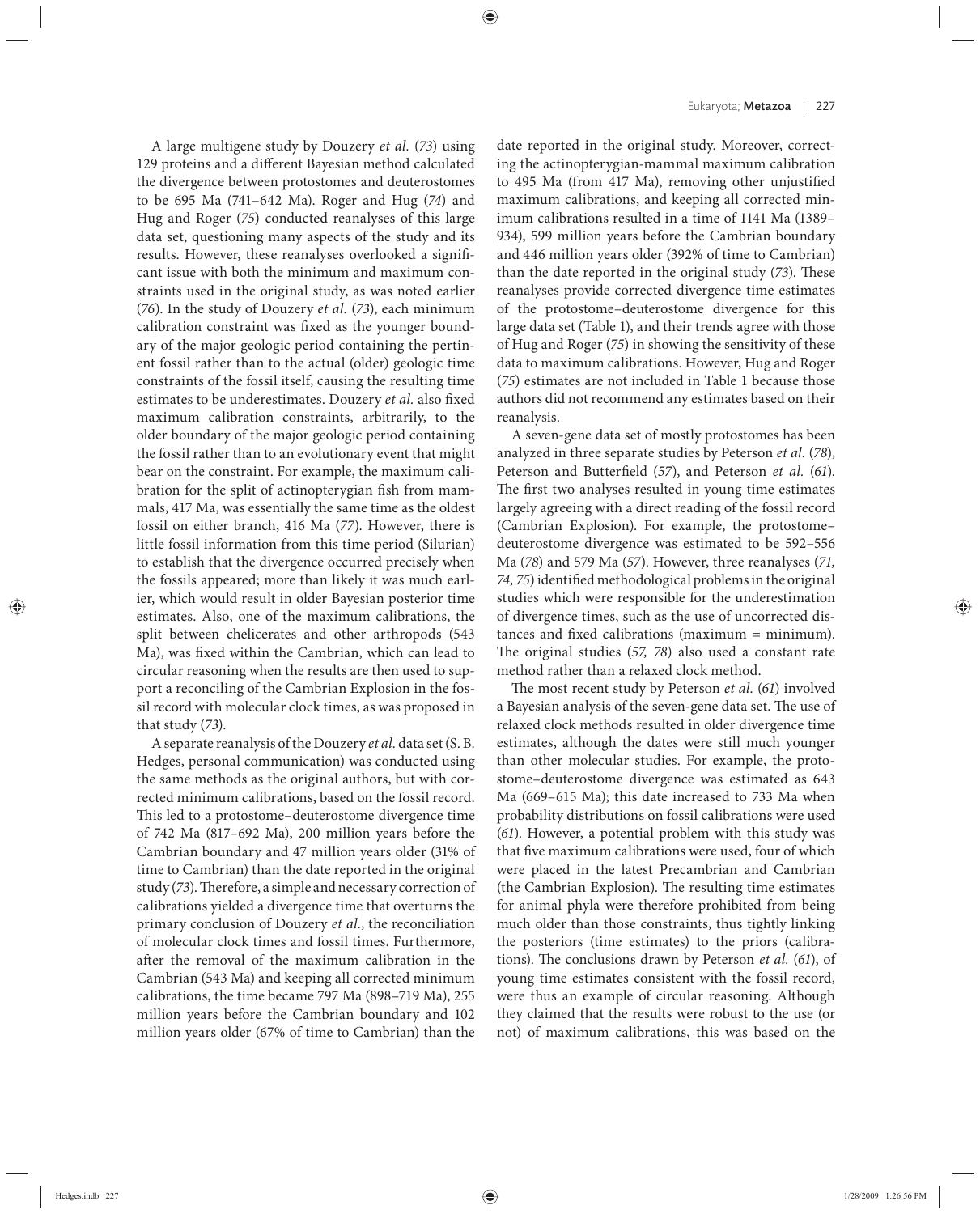experimental removal of only one of the five maximum calibrations.

The seven-gene data set of Peterson *et al.* (61) was reanalyzed (S. B. Hedges, personal communication) using the same method of analysis, all original minimum calibrations, and the mid-Phanerozoic maximum calibration (insects), but with the four remaining maximum calibrations that created the circularity removed. The resulting protostome-deuterostome time estimate (845 Ma) was 202 million years older than reported by Peterson *et al.* (643 Ma) (Table 1), demonstrating that their young time estimates were a direct result of the use of the suspect maximum calibrations. Other studies using both constant rate and relaxed clock methods have estimated the divergence between protostomes and deuterostomes in a narrow range: 976 Ma (*60*) to 955 Ma (*79*). The importance of establishing a robust time estimate for the divergence of protostomes and deuterostomes will undoubtedly lead to the development of additional molecular clock methods and large, genome-scale data sets for future analyses.

The divergence of Chordata and Ambulacraria within Deuterostomia has been estimated between 1001 and 590 Ma (*63–66*). A recent multigene study estimated a time of 896 Ma for the divergence of vertebrates and echinoderms using 71 nuclear proteins (*50*). Divergence time estimates for the earliest divergence within Chordata range from 890 to 547 Ma (*50, 59, 61, 73, 79, 80*). However, this divergence may need to be reevaluated in light of the recent phylogenetic evidence for a closer relationship between Vertebrata and Urochordata. Estimates for the divergence between Echinodermata and Hemichordata range from 875 to 535 Ma (*50, 57, 61*). Within the Protostomia, the divergence between Lophotrochozoa and Ecdysozoa has been dated at approximately 800 Ma (*57, 61, 63, 73*) with the deepest divergences within Ecdysozoa and Lophotrochozoa dated at ~700 Ma (*57, 61*). All of these divergences predate the first fossil evidence for animal phyla in the Cambrian.

Establishing a robust timetree for Metazoa has important implications for understanding evolution in the Neoproterozoic. Essentially all molecular clock studies suggest that bilaterians had already radiated 100 million years or more before the Precambrian–Cambrian boundary. Studies proposing younger divergences consistent with a literal interpretation of the Cambrian Explosion have been shown to suffer from methodological biases, such as incorrect assumptions about rate models or the use of inappropriate fossil constraints. Geological evidence has suggested that the interval between approximately 800 and 550 Ma was one of planetary unrest, with multiple rounds of global glaciation (Snowball Earth, *81*), changes in sea water chemistry (*82–84*), and increases in atmospheric oxygen levels (*85, 86*). Changing environmental pressures, along with the evolution of complex genetic pathways for skeletogenesis (*87*) and organ formation (88), had an evident effect on the evolutionary trajectory of metazoans during this important period in Earth's history**.**

### Acknowledgments

This work was supported by the Howard Hughes Medical Institute Genomics Postdoctoral grant to Amherst College. I thank S.B. Hedges for sharing unpublished results.

#### References

- 1. S. M. Adl *et al.*, *J. Eukaryot. Microbiol.* **52**, 399 (2005).
- 2. E. T. Steenkamp, J. Wright, S. L. Baldauf, *Mol. Biol. Evol.* **23**, 93 (2006).
- 3. D. J. Eernisse, K. J. Peterson, in *Assembling the Tree of*  Life, J. Cracraft, Ed. (Oxford University Press, Cary, NC, 2004), pp. 197–208.
- 4. N. King, C. T. Hittinger, S. B. Carroll, *Science* **301**, 361 (2003).
- 5. N. King *et al.*, *Nature* **451**, 783 (2008).
- 6. K. M. Halanych, *Annu. Rev. Ecol. Evol. Syst.* **35**, 229 (2004).
- 7. A. G. Collins, *Proc. Natl. Acad. Sci. U.S.A.* **95**, 15458 (1998).
- 8. C. Borchiellini *et al.*, *J. Evol. Biol.* **14**, 171 (2001).
- 9. M. Medina, A. G. Collins, J. D. Silberman, M. L. Sogin, *Proc. Natl. Acad. Sci. U.S.A.* **98**, 9707 (2001).
- 10. J. Kim, W. Kim, C. W. Cunningham, *Mol. Biol. Evol.* **16**, 423 (1999).
- 11. M. Podar, S. H. D. Haddock, M. L. Sogin, G. R. Harbison, *Mol. Phylogenet. Evol.* **21**, 218 (2001).
- 12. J. R. Finnerty, K. Pang, P. Burton, D. Paulson, M. Q. Martindale, *Science* **304**, 1335 (2004).
- 13. J. Spring *et al.*, *Dev. Biol.* **244**, 372 (2002).
- 14. N. H. Putnam *et al.*, *Science* **317**, 86 (2007).
- 15. M. Q. Martindale, J. R. Finnerty, J. Q. Henry, *Mol. Phylogenet. Evol.* **24**, 358 (2002).
- 16. L. H. Hyman, *The Invertebrates* (McGraw-Hill, New York, 1940).
- 17. K. M. Halanych *et al.*, *Science* **267**, 1641 (1995).
- 18. A. M. Aguinaldo *et al.*, *Nature* **387**, 489 (1997).
- 19. D. Baurain, H. Brinkmann, H. Philippe, *Mol. Biol. Evol.* **24**, 6 (2007).
- 20. H. Philippe, N. Lartillot, H. Brinkmann, *Mol. Biol. Evol.* **22**, 1246 (2005).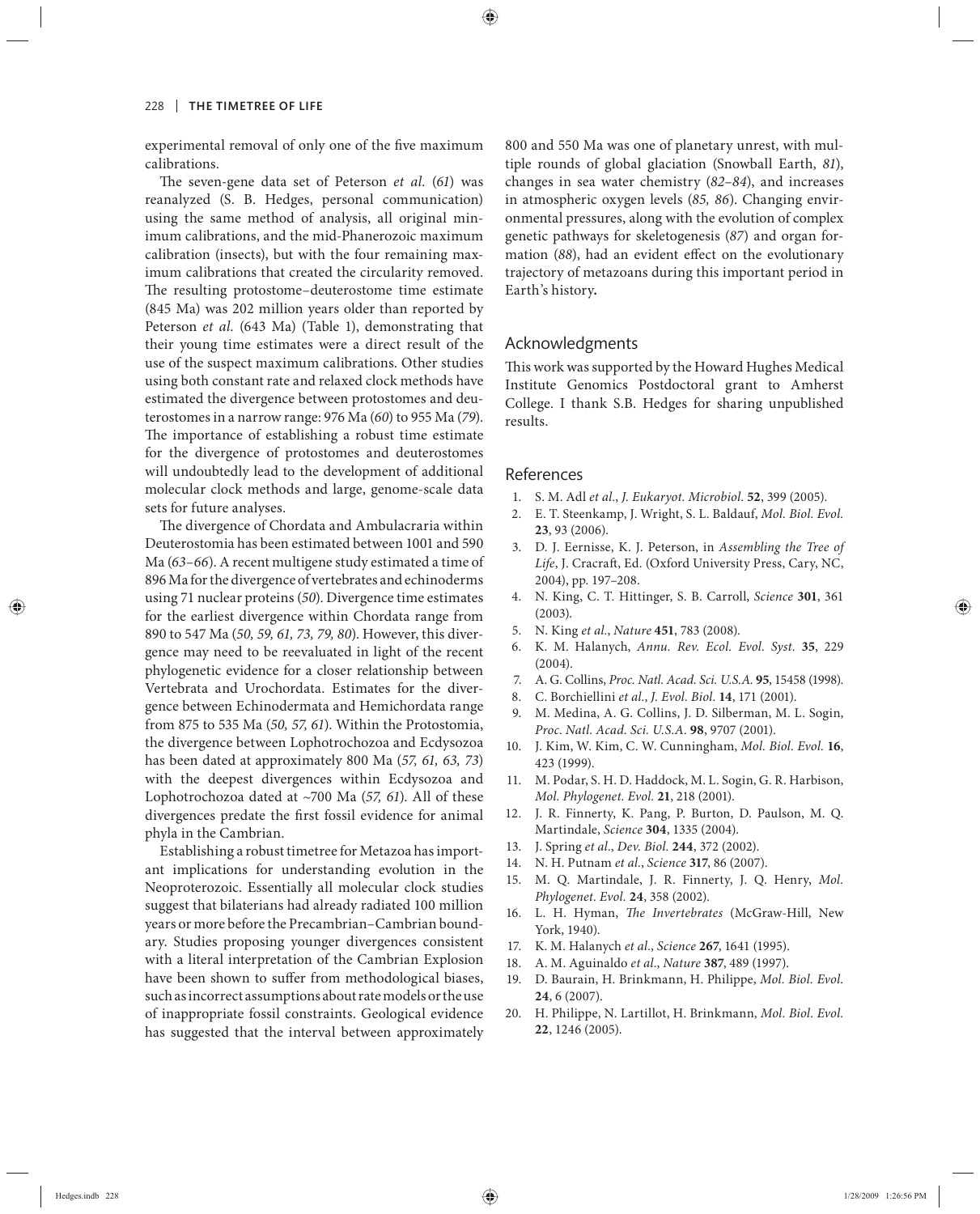- 21. C. W. Dunn *et al.*, *Nature* **452**, 745 (2008).
- 22. N. Lartillot, H. Philippe, *Phil. Trans. Roy. Soc. B* **363**, 1463 (2008).
- 23. G. Balavione, A. Adoutte, *Integr. Comp. Biol.* **43**, 137 (2003).
- 24. W. E. Muller, *Comp. Biochem. Phys. A* **129**, 433 (2001).
- 25. I. Ruiz-Trillo, M. Riutort, H. M. Fourcade, J. Baguna, J. L. Boore, *Mol. Phylogenet. Evol.* **33**, 321 (2004).
- 26. C. L. Anderson, E. U. Canning, B. Okamura, *Nature* **392**, 346 (1998).
- 27. E. Jimenez-Guri, H. Philippe, B. Okamura, P. W. H. Holland, *Science* **317**, 116 (2007).
- 28. A. Hejnol, M. Q. Martindale, *Phil. Trans. Roy. Soc. B* **363**, 1493 (2008).
- 29. J. Baguñà, P. Martinez, J. Paps, M. Riutort, *Phil. Trans. Roy. Soc. B* **363**, 1481 (2008).
- 30. G. Balavoine, *C.R. Acad. Sci. III-Vie* **320**, 83 (1997).
- 31. J. Mallatt, C. J. Winchell, *Mol. Biol. Evol.* **19**, 289 (2002).
- 32. J. E. Blair, K. Ikeo, T. Gojobori, S. B. Hedges, *BMC Evol. Biol.* **2**, 7 (2002).
- 33. G. Giribet, *Phil. Trans. Roy. Soc. B* **363**, 1513 (2008).
- 34. M. J. Telford, S. J. Bourlat, A. Economou, D. Papillon, O. Rota-Stabelli, *Phil. Trans. Roy. Soc.* **363**, 1529 (2008).
- 35. M. J. Telford, M. J. Wise, V. Gowri-Shankar, *Mol. Biol. Evol.* **22**, 1129 (2005).
- 36. J. Mallatt, G. Giribet, *Mol. Phylogenet. Evol.* **40**, 772 (2006).
- 37. G. Balavoine, R. de Rosa, A. Adoutte, *Mol. Phylogenet. Evol.* **24**, 366 (2002).
- 38. S. W. Roy, W. Gilbert, *Proc. Natl. Acad. Sci. U.S.A.* **102**, 4403 (2005).
- 39. A. Haase, M. Stern, K. Wachtler, G. Bicker, *Dev. Genes Evol.* **211**, 428 (2001).
- 40. J. McPartland, V. Di Marzo, L. De Petrocellis, A. Mercer, M. Glass, *J. Comp. Neurol.* **436**, 423 (2001).
- 41. G. W. Stuart, M. W. Berry, *BMC Bioinformatics* 5, 204 (2004).
- 42. Y. I. Wolf, I. B. Rogozin, E. V. Koonin, *Genome Res.* **14**, 29 (2004).
- 43. H. Dopazo, J. Santoyo, J. Dopazo, *Bioinformatics* **20**, 116 (2004).
- 44. G. K. Philip, C. J. Creevey, J. O. McInerney, *Mol. Biol. Evol.* **22**, 1175 (2005).
- 45. S. J. Longhorn, P. G. Foster, A. P. Vogler, *Cladistics* **23**, 130 (2007).
- 46. I. B. Rogozin, Y. I. Wolf, L. Carmel, E. V. Koonin, *Mol. Biol. Evol.* **24**, 1080 (2007).
- 47. M. Irimia, I. Maeso, D. Penny, J. Garcia-Fernandez, S. W. Roy, *Mol. Biol. Evol.* **24**, 1604 (2007).
- 48. J. Zheng, I. B. Rogozin, E. V. Koonin, T. M. Przytycka, *Mol. Biol. Evol.* **24**, 2583 (2007).
- 49. S. W. Roy, M. Irimia, *Mol. Biol. Evol.* **25**, 620 (2008).
- 50. J. E. Blair, S. B. Hedges, *Mol. Biol. Evol.* **22**, 2275 (2005).
- 51. S. J. Bourlat *et al.*, *Nature* **444**, 85 (2006).
- 52. F. Delsuc, H. Brinkmann, D. Chourrout, H. Philippe, *Nature* **439**, 965 (2006).
- 53. E. E. Ruppert, *Can. J. Zool.* **83**, 8 (2005).
- 54. A. B. Smith, K. J. Peterson, G. Wray, D. T. J. Littlewood, in *Assembling the Tree of Life*, J. Cracraft, Ed. (Oxford University Press, Cary, NC, 2004), pp. 365–383.
- 55. B. J. Swalla, A. B. Smith, *Phil. Trans. Roy. Soc.* **363**, 1557 (2008).
- 56. S. J. Bourlat, C. Nielsen, A. E. Lockyer, D. T. Littlewood, M. J. Telford, *Nature* **424**, 925 (2003).
- 57. K. J. Peterson, N. J. Butterfield, Proc. Natl. Acad. Sci. *U.S.A.* **102**, 9547 (2005).
- 58. K. J. Peterson, M. A. McPeek, D. A. D. Evans, *Paleobiology* **31**, 36 (2005).
- 59. N. Nikoh *et al.*, *J. Mol. Evol.* **45**, 97 (1997).
- 60. S. B. Hedges, J. E. Blair, M. L. Venturi, J. L. Shoe, *BMC Evol. Biol.* **4**, 2 (2004).
- 61. K. J. Peterson, J. A. Cotton, J. G. Gehling, D. Pisani, *Phil. Trans. Roy. Soc. B* **363**, 1435 (2008).
- 62. M. Lynch, *Evolution* **53**, 319 (1999).
- 63. J. Otsuka, N. Sugaya, *J. Theor. Biol.* **222**, 447 (2003).
- 64. G. A. Wray, J. S. Levinton, L. H. Shapiro, *Science* **274**, 568 (1996).
- 65. D. F. Feng, G. Cho, R. F. Doolittle, *Proc. Natl. Acad. Sci. U.S.A.* **94**, 13028 (1997).
- 66. F. J. Ayala, A. Rzhetsky, *Proc. Natl. Acad. Sci. U.S.A.* **95**, 606 (1998).
- 67. X. Gu, *J. Mol. Evol.* **47**, 369 (1998).
- 68. M. Nei, P. Xu, G. Glazko, *Proc. Natl. Acad. Sci. U.S.A.* **98**, 2497 (2001).
- 69. D. Y. Wang, S. Kumar, S. B. Hedges, *Proc. Roy. Soc. Lond. B Biol. Sci.* **266**, 163 (1999).
- 70. S. Aris-Brosou, Z. Yang, *Mol. Biol. Evol.* **20**, 1947 (2003).
- 71. J. E. Blair, S. B. Hedges, *Mol. Biol. Evol.* **22**, 387 (2005).
- 72. J. J. Welch, E. Fontanillas, L. Bromham, *Syst. Biol.* **54**, 672 (2005).
- 73. E. J. P. Douzery, E. A. Snell, E. Bapteste, F. Delsuc, H. Philippe, *Proc. Natl. Acad. Sci. U.S.A.* **101**, 15386 (2004).
- 74. A. J. Roger, L. A. Hug, *Phil. Trans. Roy. Soc. B* **361**, 1039 (2006).
- 75. L. A. Hug, A. J. Roger, *Mol. Biol. Evol.* **24**, 1889 (2007).
- 76. S. B. Hedges, F. U. Battistuzzi, J. E. Blair, in *Neoproterozoic*  Geobiology and Paleobiology, S. Xiao, A. J. Kaufman, Eds. (Springer, Dordrecht, The Netherlands, 2006), pp. 199–229.
- 77. M. J. Benton, P. C. J. Donoghue, *Mol. Biol. Evol.* **24**, 26 (2007).
- 78. K. J. Peterson *et al.*, *Proc. Natl. Acad. Sci. U.S.A.* **101**, 6536 (2004).
- 79. J. E. Blair, P. Shah, S. B. Hedges, *BMC Bioinformatics* **6**, 53 (2005).
- 80. S. B. Hedges, in *Major Events in Early Vertebrate Evolution*, P. E. Ahlberg, Ed. (Taylor & Francis, New York, 2001), pp. 119–134.